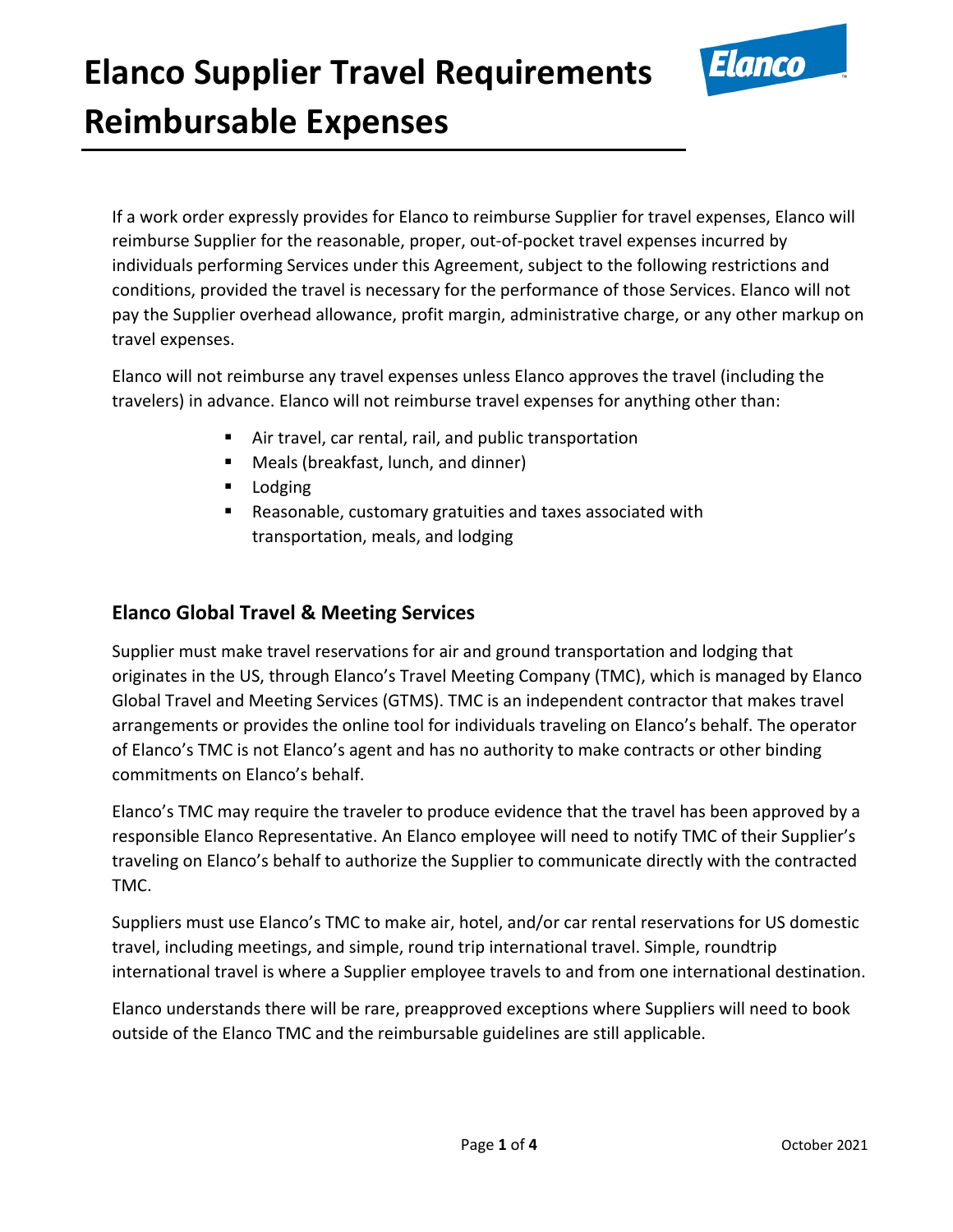

### **Transportation**

The maximum amount Elanco will reimburse for any air transportation is the cost of the lowest price, coach-class ticket (including nonrefundable tickets) that could have been obtained through Elanco Travel Services for any flight that would have satisfied the business purpose of the travel. Subject to the foregoing limitation.

The maximum amount Elanco will reimburse for any rental car is sixty dollars per day (\$60/day) or, outside the US, the local Elanco affiliate employee equivalent for car rental. This limit is inclusive of taxes, surcharges, fuel, and insurance as required.

Elanco will reimburse the reasonable cost of travel by public transportation, including taxis, buses, trains, subways, ferries, and airport shuttles. Elanco will not reimburse for the cost of private limousine service unless pre-approved by an Elanco representative.

Elanco will reimburse the Supplier at the current IRS mileage rate for travel by private ground transportation, including automobiles owned by Supplier, and automobiles owned by Supplier's Representatives. Standard documentation is required.

#### **Meals**

Elanco will reimburse no more than the following amounts, per traveler per day for meals, including taxes and gratuities:

(Global travelers will follow Elanco local affiliate meal limits)

- Breakfast, fifteen US dollars (\$15.00)
- Lunch, twenty-five US dollars (\$25.00)
- Dinner, sixty dollars US (\$60.00)

### **Lodging**

The daily limits herein are to be followed unless written permission from Elanco is received. Elanco will reimburse no more than one hundred dollars (\$100.00) within the least logical fair per room per day for lodging.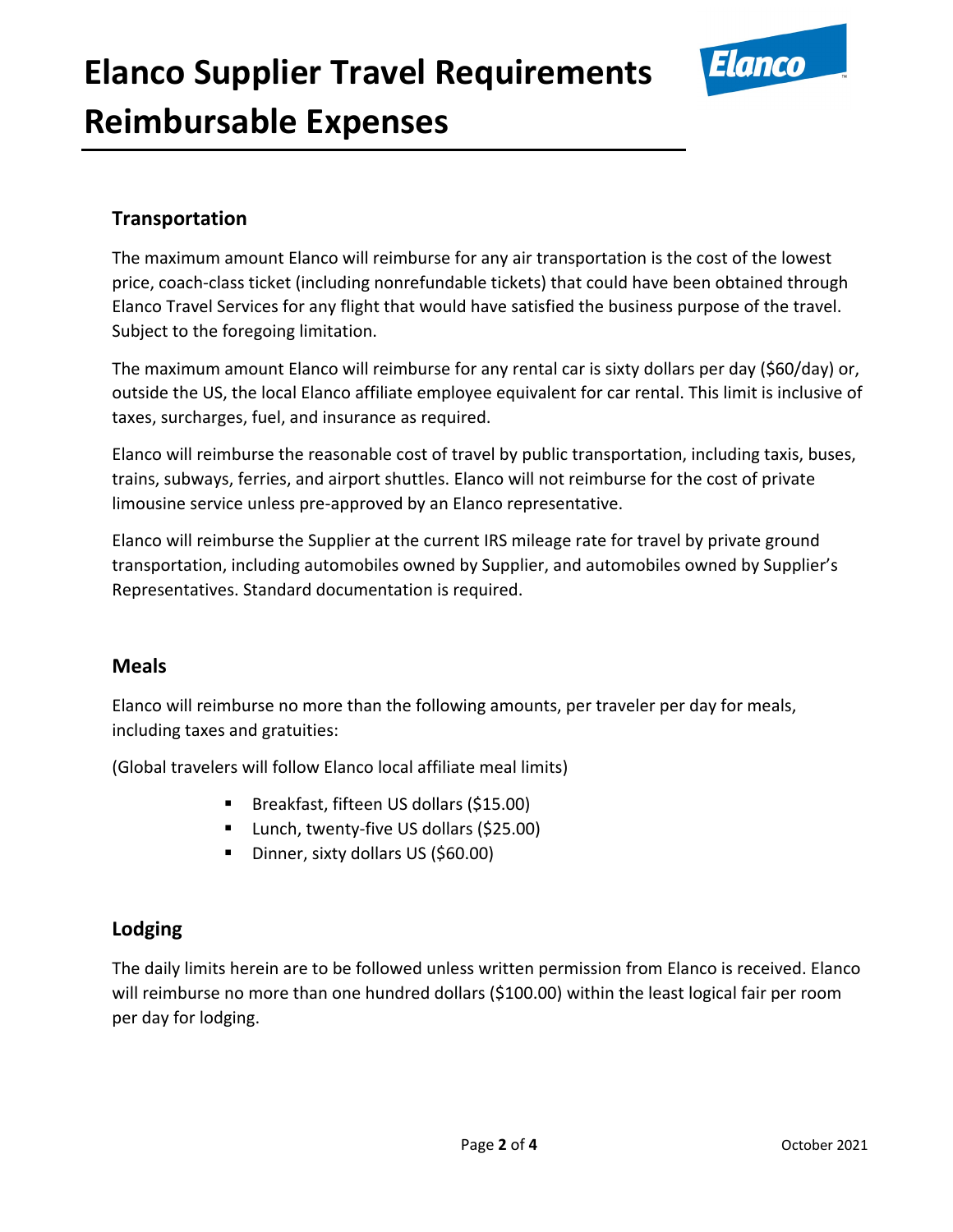

### **Supporting Documentation**

Each invoice for reimbursement of travel expenses must list each ticket or fare, each meal, each night's lodging, and each gratuity as a separate item.

Each individual item more than twenty-five dollars (\$25.00) must be supported by a receipt or equivalent documentation.

### **Non-reimbursable Travel Expenses**

Any expense not expressly outlined above will need to be pre-approved by Elanco. The following is a non-exhaustive list of travel expenses that are not reimbursable:

- **Lost or stolen property.**
- **Airline clubs.**
- Personal entertainment or recreational expenses such as golf, tennis, and inroom and in-flight movies.
- Business entertainment (unless approved by Elanco in advance).
- **T** Towing charges or fines for violations of laws, including traffic and parking violations.
- **Purchase of clothing, luggage, toiletries, and other personal items.**
- House-sitting, pet care, or kennel fees.
- **Barber and hair stylists.**
- Credit card late fees or finance charges.
- Childcare expenses.
- Late Fees.

The following is a non-exhaustive list of other expenses that are not reimbursable:

Accounting or legal expenses, rent, utilities, maintenance, depreciation, Insurance (including insurance Supplier is required to maintain under this Agreement), telephone, telefaxes, teleconference or videoconference services, postage, messenger or delivery services, office supplies, business development (including development of business with Elanco), information